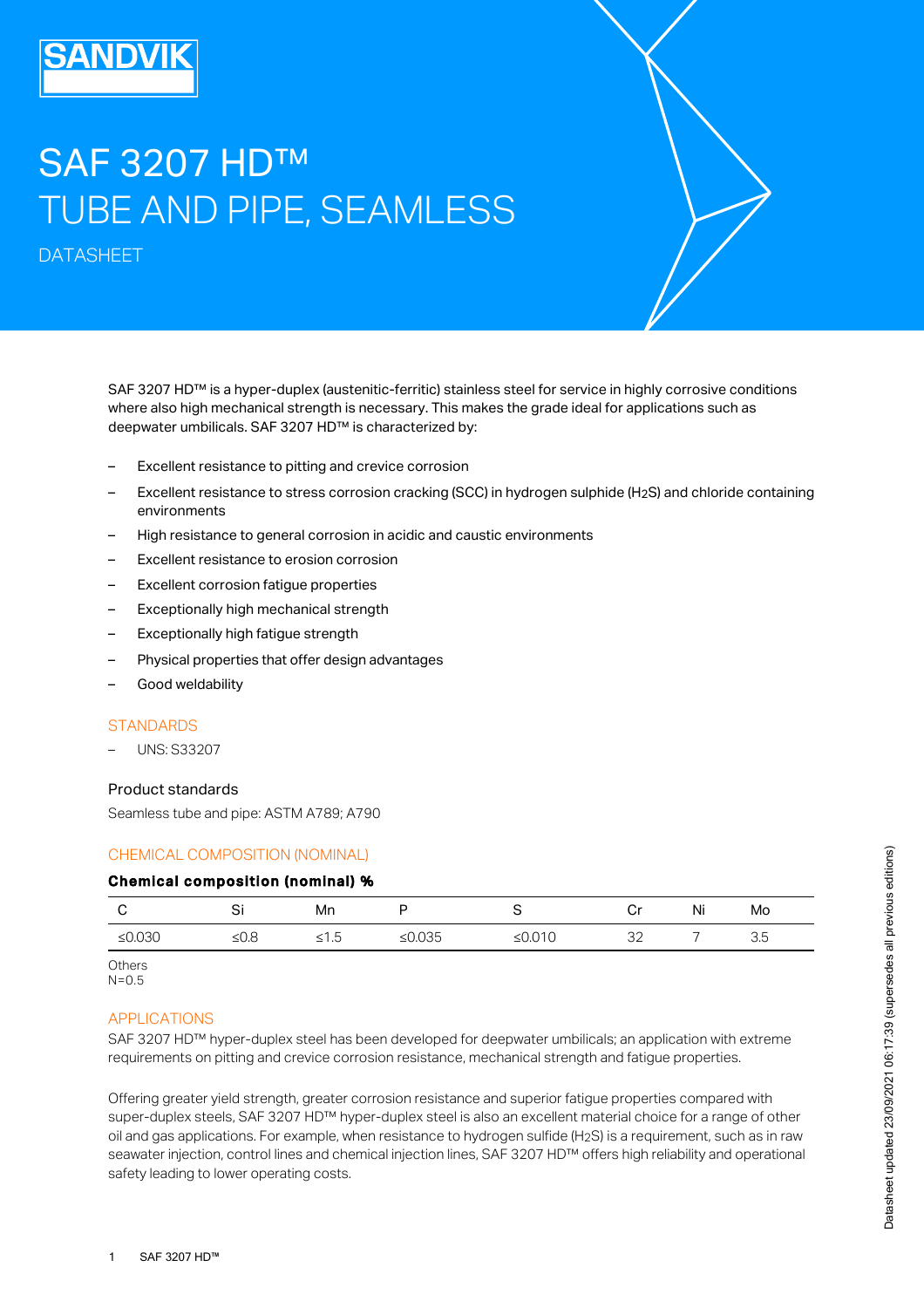# CORROSION RESISTANCE

# General corrosion

SAF 3207 HD™ is highly resistant to corrosion by organic acids, e.g. formic acid and acetic acid, see Figure 4.



Figure 4. Isocorrosion diagram in formic acid. The curves represent a corrosion rate of 0.1 mm/year (4 mpy) in a stagnant test solution.

Resistance to inorganic acids is comparable to, or even better than that of high alloy austenitic stainless steels in certain concentration ranges. Figures 5 and 6 show isocorrosion diagrams for sulfuric acid and hydrochloric acid, respectively.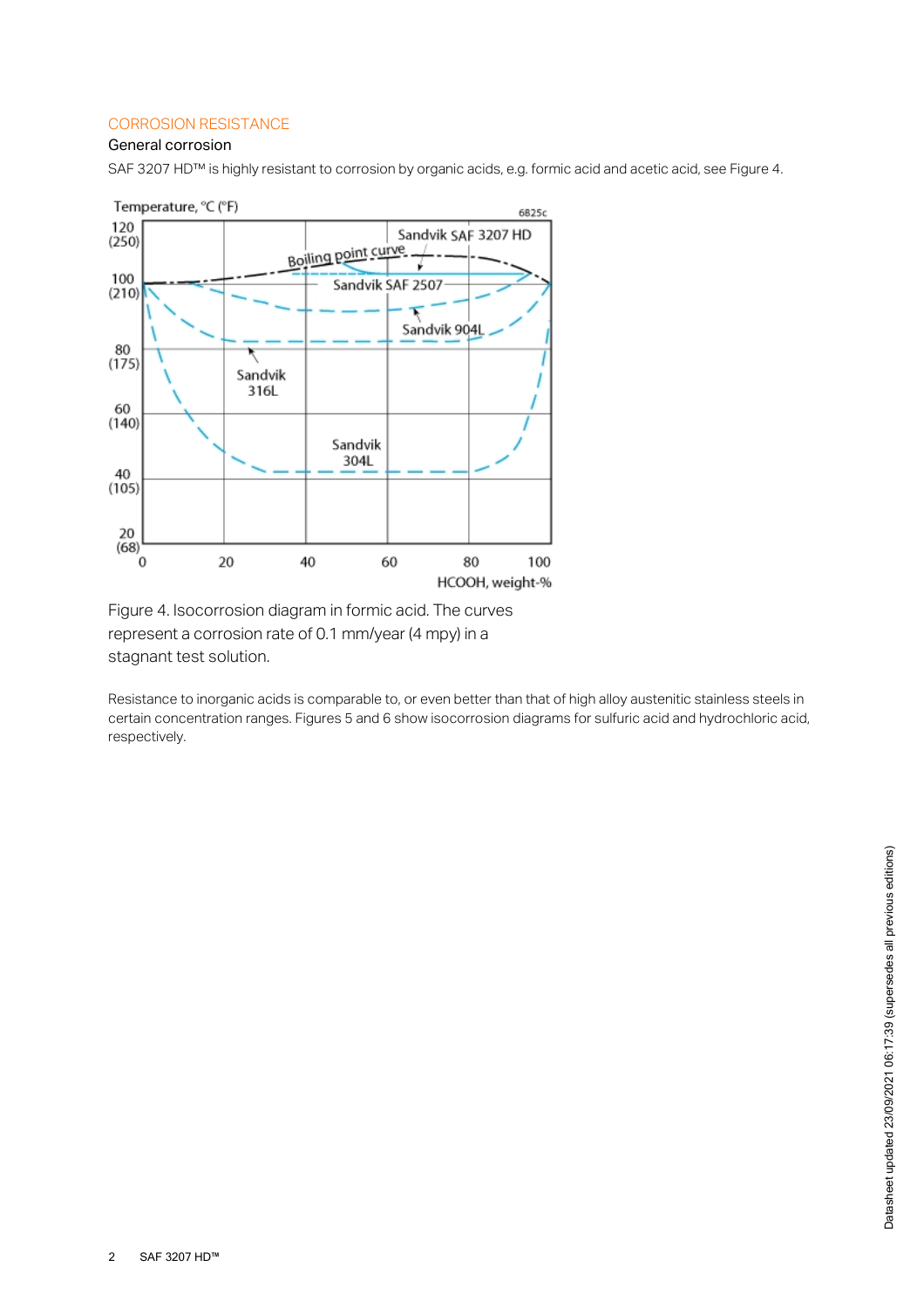

Figure 5. Isocorrosion diagram in sulphuric acid. The curves represent a corrosion rate of 0.1 mm/year (4 mpy) in a stagnant test solution.



Figure 6. Isocorrosion diagram in hydrochloric acid. The curves represent a corrosion rate of 0.1 mm/year (4 mpy) in a stagnant test solution.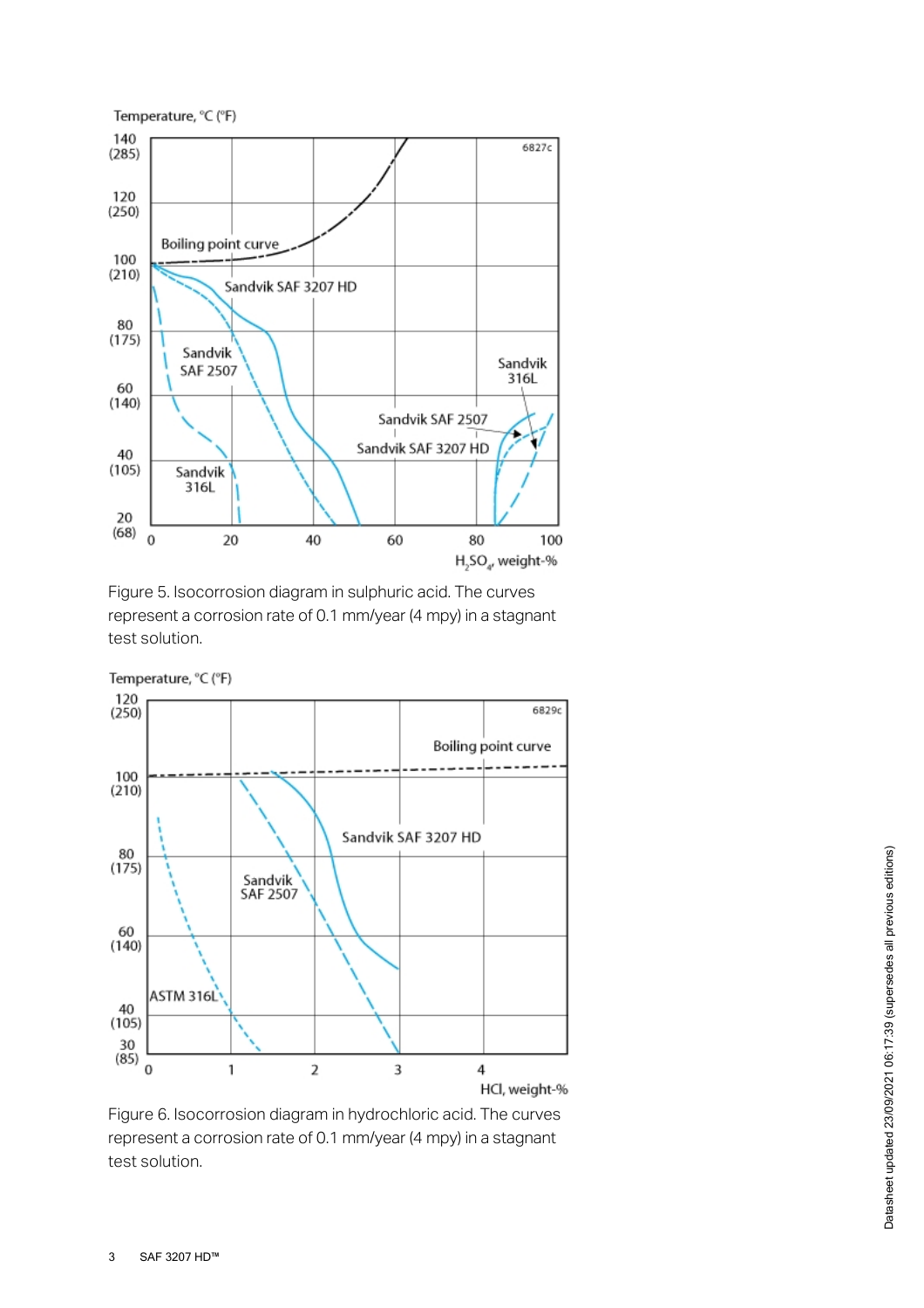## Pitting and crevice corrosion

The pitting and crevice corrosion resistance of stainless steel is primarily determined by the content of chromium, molybdenum and nitrogen. The manufacturing and fabrication practice, e.g. welding, are also of vital importance for the actual performance in service. A parameter for comparing the resistance to pitting in chloride environments is the PRE number (Pitting Resistance Equivalent).

The PRE is defined as, in weight-% PRE = %Cr + 3.3 x %Mo + 16 x %N The minimum PRE-value for SAF 3207 HD is 50.

One of the most severe pitting corrosion tests, applied to stainless steels, is ASTM G48 i.e. exposure to 6% FeCl3. In a modified version of the ASTM G48A test, the sample is exposed for periods of 24 hours. When pits are detected, together with a substantial weight loss (> 5 mg), the test is interrupted. Otherwise, the temperature is increased by 5°C (9°F) and the test continued with the same sample.

The crevice corrosion test was performed in 6% FeCl3, with a crevice specified in the MTI-2 procedure, where an artificial crevice is mounted on the sample with a torque of 0.28 Nm. The values obtained and comparisons with SAF 2507° are given in Figure 7. SAF 3207 HD™ performs better than SAF 2507°.



Figure 7. Critical pitting temperature measured in modified G48A, starting temperature 55°C. Critical crevice corrosion temperature obtained in testing with a crevice specified in the MTI-2 testing.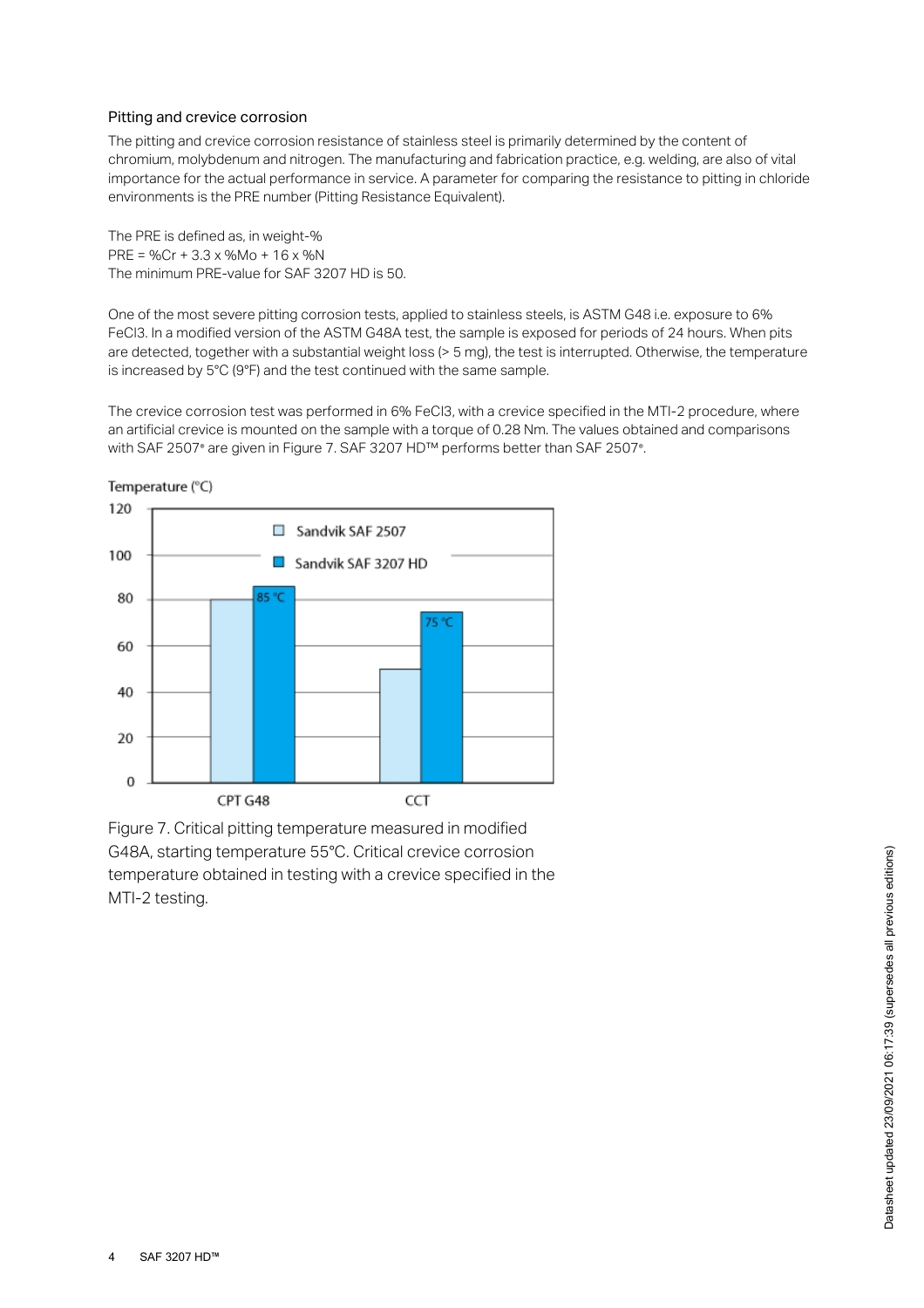



Figure 8: Design curve for butt welded Sandvik SAF 3207 HD and Sandvik SAF 2507 showing initiation of crevice corrosion in seawater versus potential and temperature.

# FABRICATION

## Machining

Being a dual phase material (austenitic-ferritic), SAF 3207 HD™ will present a different tool wear profile from that of austenitic stainless steels.

The cutting data (speed and feed) must, therefore, be lower than that recommended for austenitic grades.

## FORMS OF SUPPLY

# Seamless tube

Seamless tubes in SAF 3207 HD™ can be supplied in typical umbilical tube dimensions. The delivery condition is either solution annealed and either white pickled or polished.

## HEAT TREATMENT

The tubes are normally delivered in heat treated condition. If additional heat treatment is needed due to further processing the following is recommended.

#### Solution annealing

## MECHANICAL PROPERTIES

# Metric units

| <b>MECHANICAL PROPERTIES</b><br>At 20°C (68°F) |                |                  |           |           |                 |
|------------------------------------------------|----------------|------------------|-----------|-----------|-----------------|
| <b>Metric units</b>                            |                |                  |           |           |                 |
| Wall thickness                                 | Proof strength | Tensile strength | Elong.    |           | <b>Hardness</b> |
|                                                | $R_{p0.2a}$    | $R_{m}$          | Ab        | $A_{2}$ " | <b>HRC</b>      |
| mm                                             | MPa            | MPa              | $\%$      | %         |                 |
| $<$ 4                                          | $\geq 770$     | $\geq 950$       | $\geq$ 25 | $\geq 15$ | ≤36             |
| >4                                             | $\geq 700$     | $\geq 850$       | $\geq$ 25 | $\geq 15$ | ≤36             |
| <b>Imperial units</b>                          |                |                  |           |           |                 |
| Wall thickness                                 | Proof strength | Tensile strength | Elong.    |           | <b>Hardness</b> |

## Imperial units

| Wall thickness | Proof strength | Tensile strength | Elong. | Hardness |
|----------------|----------------|------------------|--------|----------|
|                |                |                  |        |          |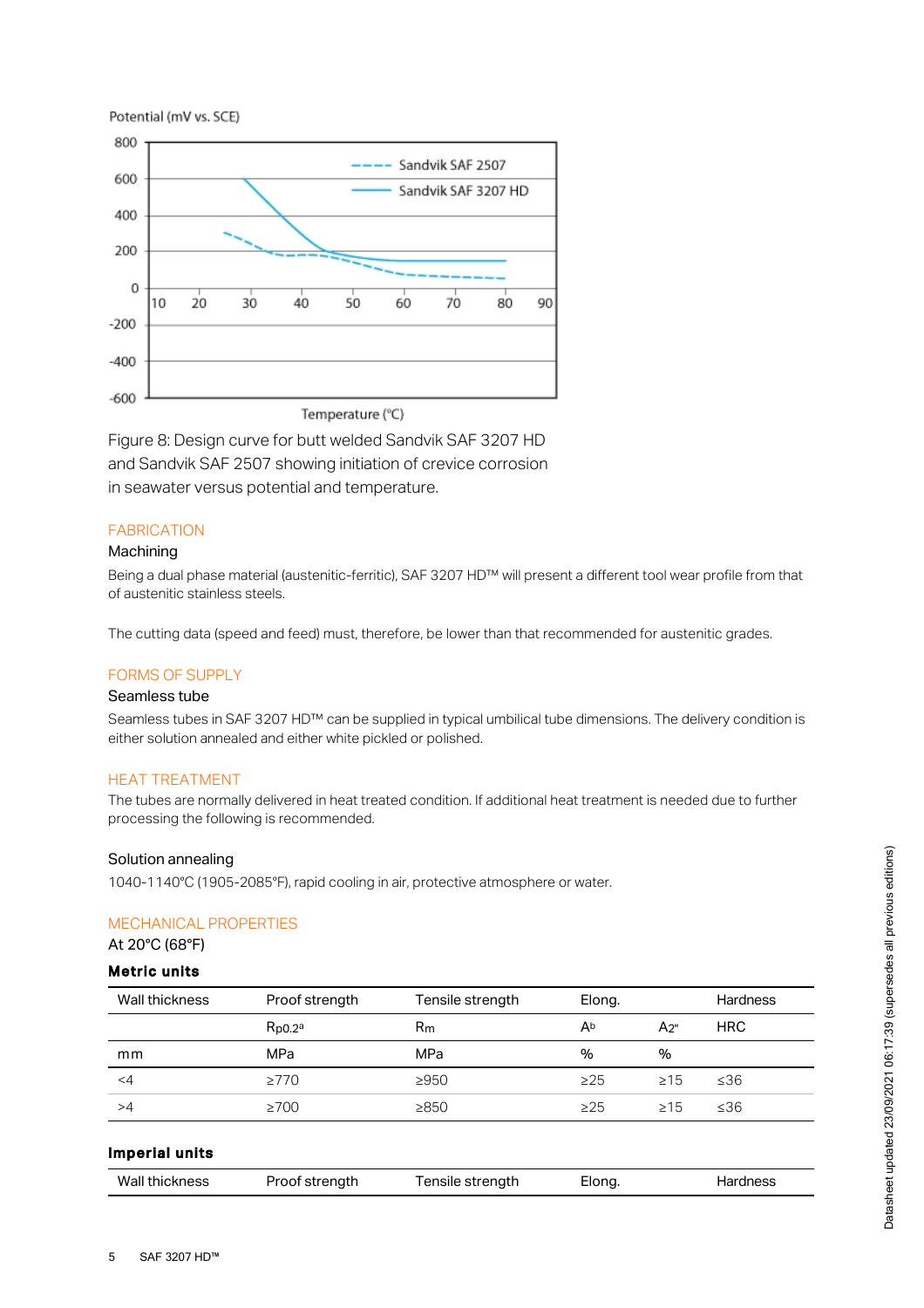|         | $R_{D0.2a}$ | $R_{m}$    | Ab        | A2"       | HRC |
|---------|-------------|------------|-----------|-----------|-----|
| ın      | ksi         | ksi        | %         | $\%$      |     |
| < 0.157 | $\geq$ 112  | $\geq 138$ | $\geq$ 25 | $\geq 15$ | ≤36 |
| >0.157  | $\geq 101$  | $\geq 123$ | $\geq$ 25 | $\geq$ 15 | ≤36 |

1 MPa = 1 N/mm 2

a)  $R_{p0.2}$  and  $R_{p1.0}$  correspond to 0.2% offset and 1.0% offset yield strength, respectively.

b) Based on L<sub>0</sub> = 5.65 √S<sub>0</sub> where L<sub>0</sub> is the original gauge length and S<sub>0</sub> the original cross-section area.



#### At high temperatures

If SAF 3207 HD™ is exposed to temperatures exceeding 250 °C (480 °F), for prolonged periods, the microstructure changes, which results in a reduction in impact strength. This does not necessarily affect the behavior of the material at the operating temperature. Please contact Sandvik for more information.

#### Metric units

| Temperature  | Proof strength | Tensile strength |
|--------------|----------------|------------------|
|              | $R_{p0.2a}$    | R <sub>m</sub>   |
| $^{\circ}$ C | MPa            | MPa              |
|              | min.           | min.             |
| 50           | 696            | 923              |
| 100          | 657            | 850              |
| 150          | 609            | 811              |
| 200          | 585            | 784              |
| 250          | 582            | 785              |
| 300          | 572            | 791              |

## Imperial units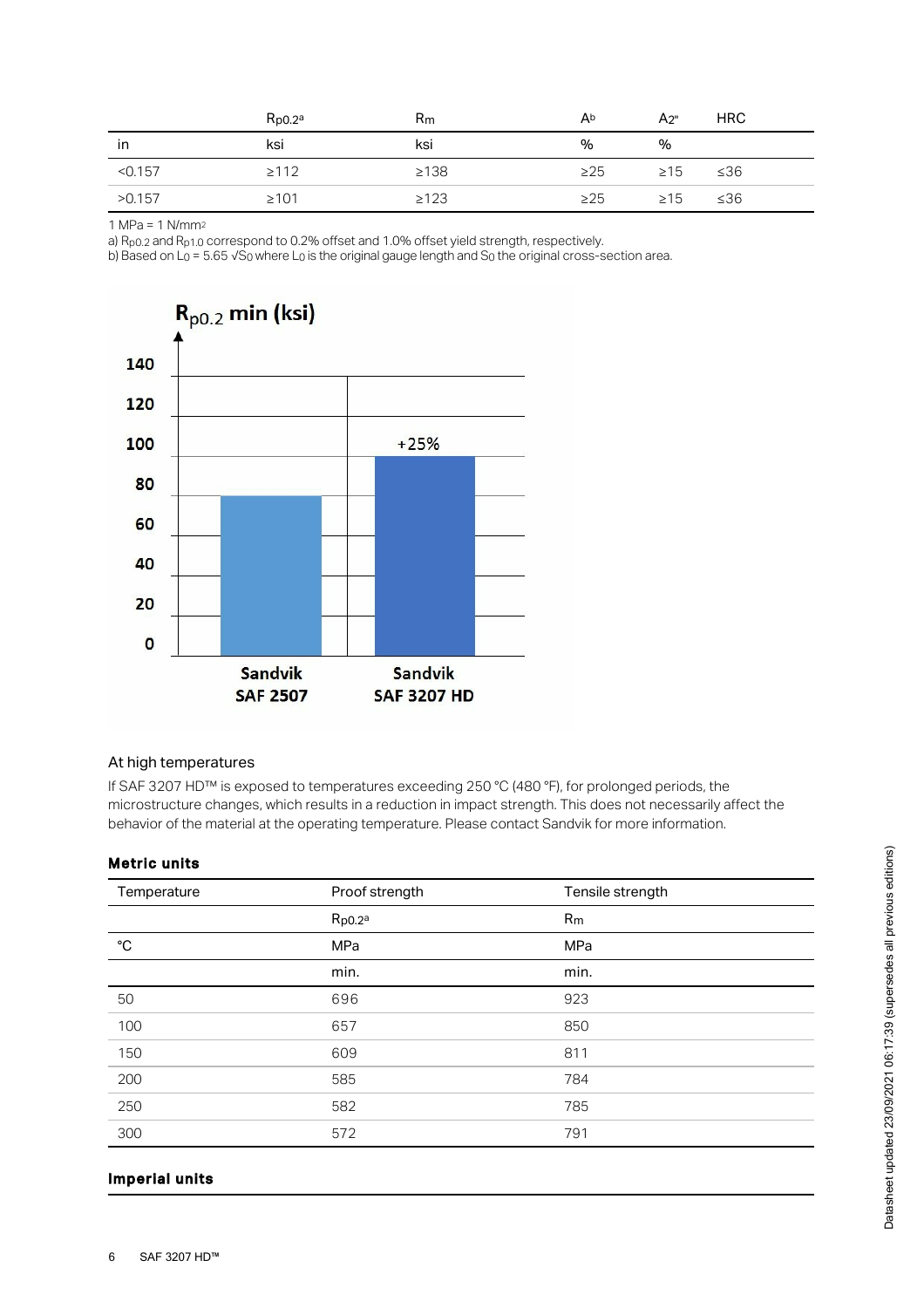| Temperature | Proof strength | Tensile strength |
|-------------|----------------|------------------|
|             | $R_{p0.2}$ a   | R <sub>m</sub>   |
| °F          | ksi            | ksi              |
|             | min.           | min.             |
| 120         | 101            | 134              |
| 200         | 96             | 124              |
| 300         | 89             | 118              |
| 400         | 85             | 114              |
| 500         | 84             | 114              |
| 600         | 83             | 115              |

# Fatigue strength



Figure2: S-N curves for Sandvik SAF 3207 HD, SAF 2507 and DNV design curves

# Impact strength

SAF 3207 HD™ possesses good impact strength. The ductile-brittle transition temperature is below -50°C (-58°F). Figure 3 shows the impact strength for SAF 3207 HD™.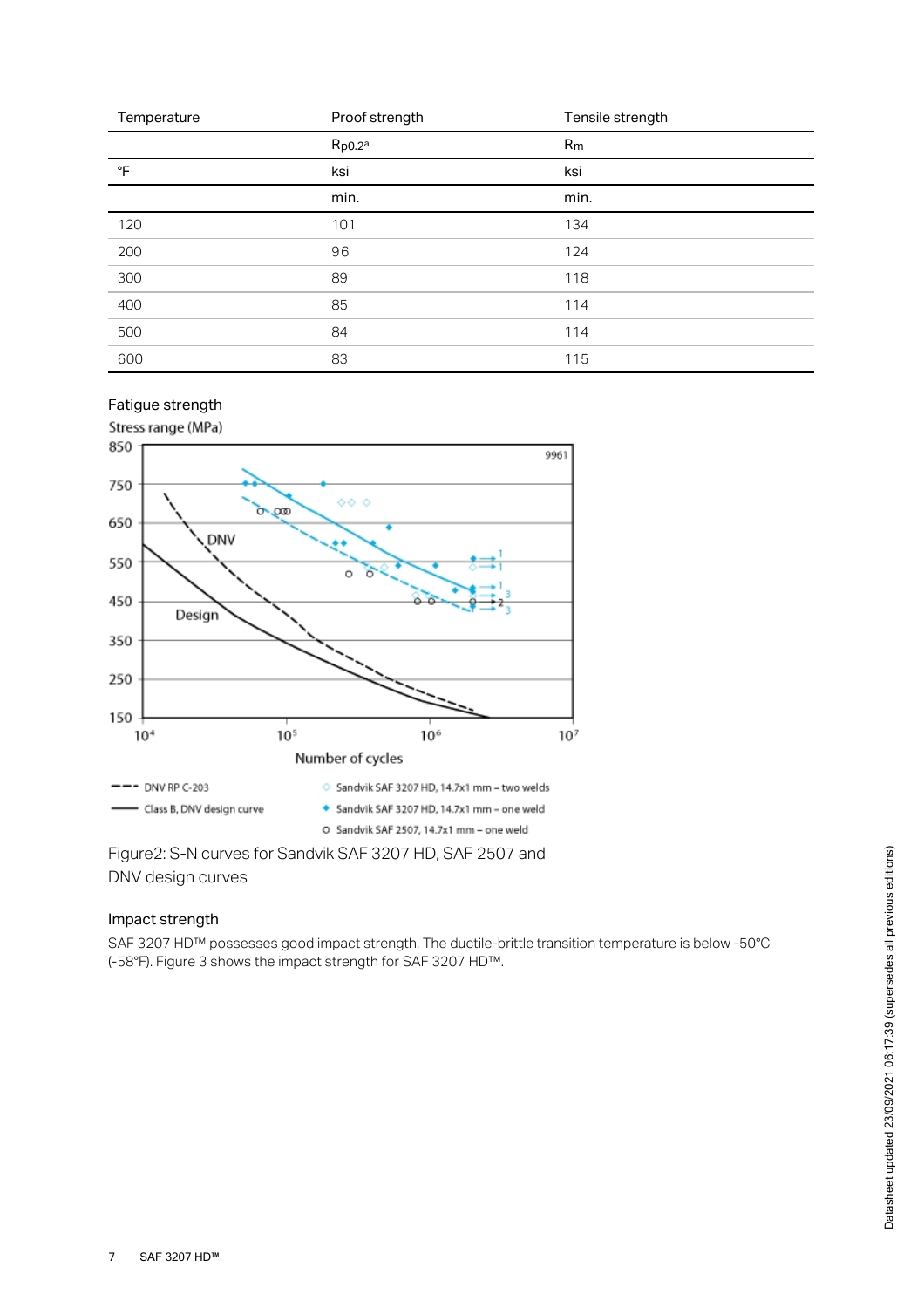

Figure 3. Impact energy curve for Sandvik SAF 3207 HD, using half size specimens (5x10x55mm) average of 3 at each temperature. Parent metal samples are taken in the longitudinal direction from 114,3x6,35 cold pilgered and annealed (1120°C, 2048°F) tube.

## PHYSICAL PROPERTIES

Density: 7.7 g/cm<sup>3</sup>, 0.28 lb/in<sup>3</sup>

# Resistivity

| Temperature, °C | JΩm  | Femperature, °F | µΩın. |
|-----------------|------|-----------------|-------|
| nr<br>∠⊾        | 87.ل | 68              | 34.1  |

## Specific heat capacity

| Metric units    |           | Imperial units  |             |
|-----------------|-----------|-----------------|-------------|
| Temperature, °C | J/(Kg °C) | Temperature, °F | Btu/(lb °F) |
| 20              | 480       | 68              | 0.12        |
| 100             | 510       | 200             | 0.12        |
| 200             | 540       | 400             | 0.13        |
| 300             | 570       | 600             | 0.13        |
| 400             | 590       | 800             | 0.14        |

# Thermal conductivity

## Metric units, W/(m °C)

| Temperature, °C    | 20 | 100 | 200 | 300 | 400 |
|--------------------|----|-----|-----|-----|-----|
| <b>SAF 3207 HD</b> | 13 | 15  | 16  | 18  | 20  |
| SAF 2507           | 14 | 15  | 16  | 18  | 20  |
| AISI 316L          | 14 | 15  |     | 18  | 20  |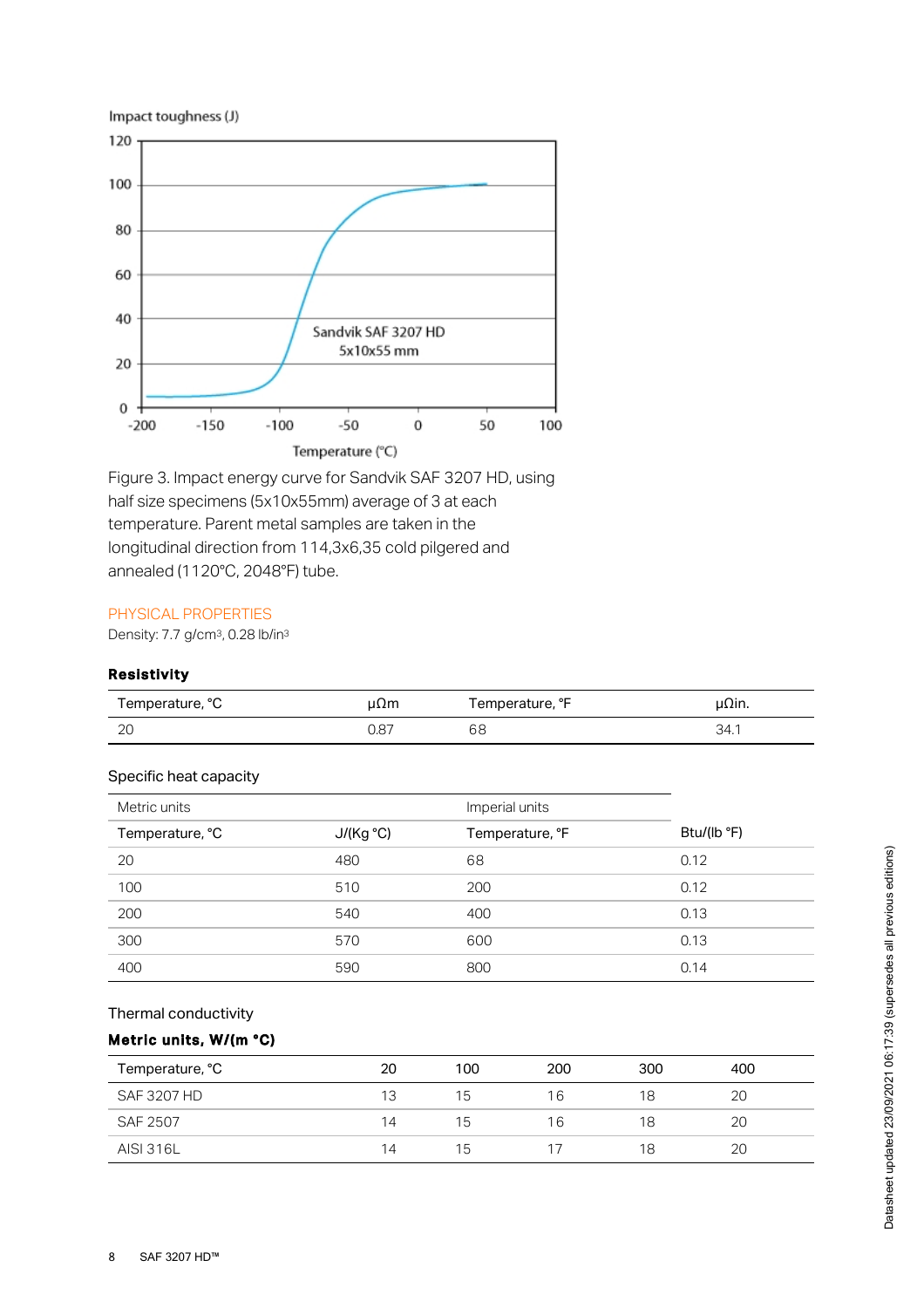## Imperial units, Btu/(ft h °F)

| Temperature, °F | 68 | 200 | 400   | 600 | 800 |
|-----------------|----|-----|-------|-----|-----|
| SAF 3207 HD     |    |     |       |     | 20  |
| SAF 2507        |    |     |       |     |     |
| ASTM 316L       |    |     | I ( ) |     |     |

## Thermal expansion

SAF 3207HD™ has a coefficient of thermal expansion close to that of carbon steel. This gives SAF 3207HD™ definite design advantages over austenitic stainless steels in equipment comprising of both carbon steel and stainless steel. The values given below are average values in the temperature ranges.

## Metric units, x10-6/°C

| Temperature, °C | $30-100$ | $30 - 200$ | 30-300 | 30-400 |
|-----------------|----------|------------|--------|--------|
| SAF 3207 HD     | 13.5     | 13.5       | 14.0   | 14.5   |
| SAF 2507        | 13.5     | 14.0       | 14.0   | 14.5   |
| Carbon Steel    | 12.5     | 13.0       | 13.5   | 14.0   |
| ASTM 316L       | 16.5     | 17.0       | 17.5   | 18     |

## lmperial units, x10-6/°F

| Temperature, °F | 86-200 | 86-400 | 86-600 | 86-800 |
|-----------------|--------|--------|--------|--------|
| SAF 3207 HD     | 7.5    | 7.0    | 8.0    | 8.0    |
| SAF 2507        | 7.5    | 7.5    | 8.0    | 8.0    |
| Carbon Steel    | 6.8    | 7.0    | 7.5    | 7.8    |
| ASTM 316L       | 9.0    | 9.5    | 10.0   | 10.0   |

Modulus of elasticity,  $(x103)$ 

## Metric units, Imperial units

| Temperature, °C | MPa | Temperature, °F | ĸsı  |
|-----------------|-----|-----------------|------|
| $\sim$          | 20C | AC              | ∩∩   |
| ∠∪              |     | ပဝ              | 29.U |

## WELDING

The weldability of SAF 3207 HD™ is good. Welding must be carried out without preheating and subsequent heat treatment is normally not necessary. A suitable method of fusion welding is gas tungsten arc welding GTAW/TIG with shielding gas of Ar+2% N<sub>2</sub>. For tube to tubesheet welding, it is recommended to use Ar+3% N<sub>2</sub> as shielding gas to have proper weld metal structure. 2 2 DD™ is good. Welding must be carried out without preheating and subsequent heat<br>
Sessary. A suitable method of fusion welding is gas tungsten arc welding GTAW/TIG<br>
2. For tube to tubesheet welding, it is recommended t

For SAF 3207 HD™, heat input of 0.2-1.0 kJ/mm and interpass temperature of <100°C (210°F) are recommended.

#### Recommended filler metals

GTAW/TIG welding

Exaton 27.7.5.L. For information on filler metal and welding method, please contact Sandvik.